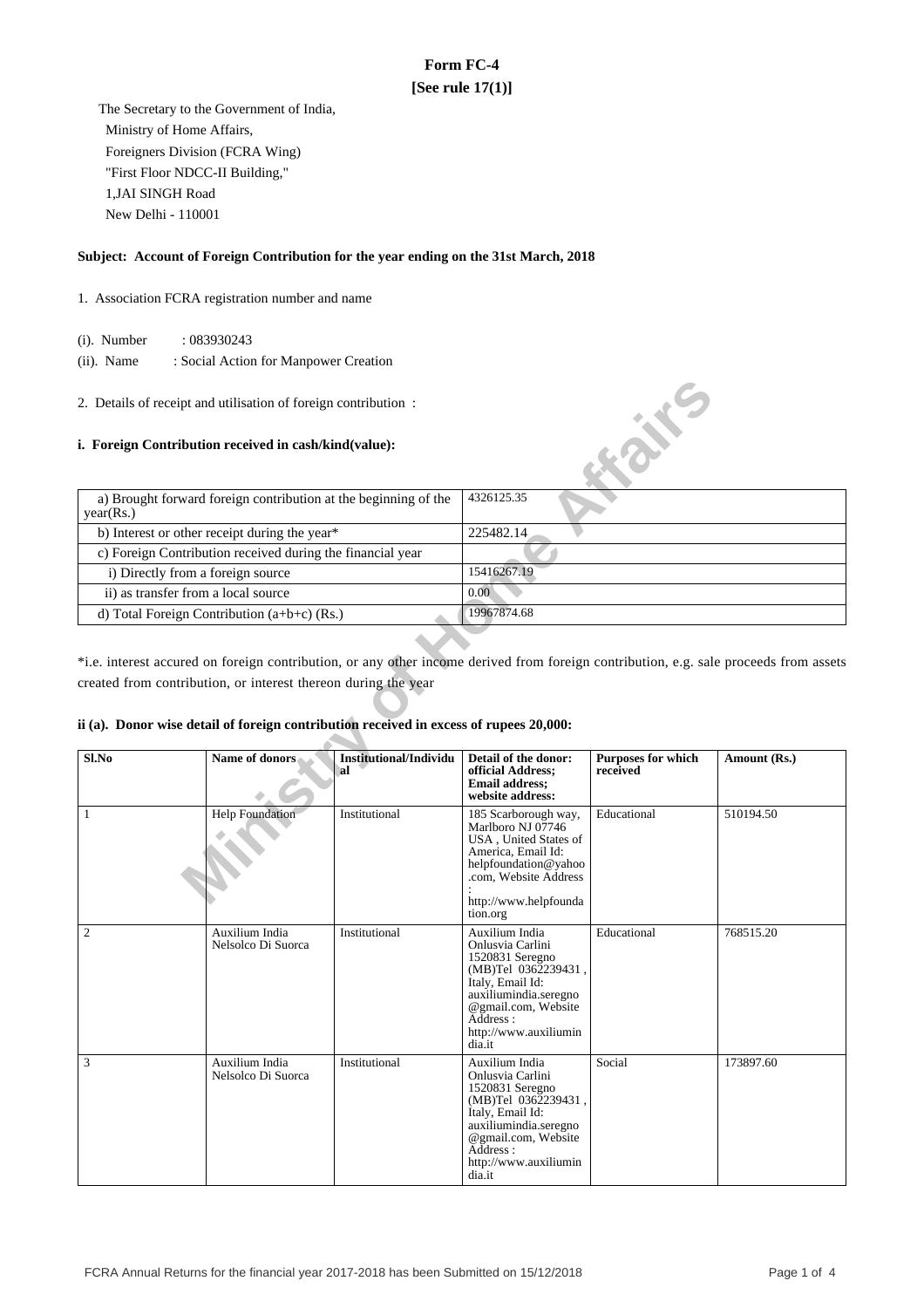| Sl.No          | <b>Name of donors</b>                    | <b>Institutional/Individu</b><br>al | Detail of the donor:<br>official Address;<br><b>Email address:</b><br>website address:                                                                    | <b>Purposes for which</b><br>received | Amount (Rs.) |
|----------------|------------------------------------------|-------------------------------------|-----------------------------------------------------------------------------------------------------------------------------------------------------------|---------------------------------------|--------------|
| $\overline{4}$ | Che Mme Danielle<br><b>Blin Bouvier</b>  | Institutional                       | Friend of SAMPARC,<br>Le Petit.<br>Chauvighy, 37310<br>Courcay, France,<br>France, Email Id:<br>bb.daniele@wanadoo.f<br>r, Website Address:               | Educational                           | 408936.90    |
| 5              | Chaboo Nicoletta                         | Individual                          | Italy, Italy, Email Id:<br>nicole.chabod@alice.it.<br>Website Address:                                                                                    | Educational                           | 78288.12     |
| 6              | <b>ROTARY CLUB</b><br><b>BRESCIA SUD</b> | Institutional                       | Italy, Italy, Email Id:<br>rodondi@colzaniraglio<br>rodondi.it, Website<br>Address:                                                                       | Educational                           | 139626.04    |
| $\overline{7}$ | United Way Begalaru                      | Institutional                       | No.811, 1st Floor, 7th<br>Main, 1st cross HAL,<br>2nd Stage Bengaluru<br>560008, India, Email<br>Id: , Website Address:<br>http://www.uwbengalur<br>u.org | Social                                | 100000.00    |
| 8              | Insieme per Una<br>Solidarieta Senza     | Institutional                       | Via Salvolda12, 25124.<br>Brescia, Italy, Italy,<br>Email Id:, Website<br>Address:                                                                        | Educational                           | 8130196.00   |
| 9              | <b>CHRISTIANE</b><br><b>CARMINE</b>      | Individual                          | Switzerland,<br>Switzerland, Email Id:<br>ccarmine@bluewin.ch,<br>Website Address :                                                                       | Educational                           | 63882.00     |
| 10             | Rotary Club<br>Memmingen                 | Institutional                       | 87700, Memmingen,<br>Germany, Germany,<br>Email Id:<br>rodondi@colzaniraglio<br>rodondi.it, Website<br>Address:                                           | Educational                           | 214440.00    |
| 11             | <b>Miracle Foundation</b>                | Institutional                       | 1506 West Sixth<br>Street, Austin, TX<br>78703, India, Email Id:<br>, Website Address :<br>http://www.miraclefou<br>ndation.org                           | Educational                           | 2394846.00   |
| 12             | Gregory Wiggins                          | Institutional                       | 1247 Hillside, Dr.<br>Pleasant Grove, UT<br>84062, USA, United<br>States of America,<br>Email Id:<br>gwiggins@yahoo.com,<br>Website Address:              | Educational                           | 86275.00     |
| 13             | Associazione Shanti<br>Onlus             | Institutional                       | Via Marini 33C o Casa<br>Parrocchial110013<br>Borgofranco D Ivrea,<br>Italy, Email Id:<br>sibarbieri1@gmail.com<br>, Website Address :                    | Social                                | 653894.10    |
| 14             | Associazione<br>Umanitaria               | Institutional                       | Luca Grisolia Onlus-<br>Luconlus, Via Renon-<br>35, 000198 Roma, Italia<br>, Italy, Email Id:<br>sibarbieri1@gmail.com<br>. Website Address :             | Social                                | 728630.00    |
| 15             | <b>FUNDACION ASHA</b><br>KIRAN           | Institutional                       | Spain, Spain, Email Id:<br>cooperacion@asha-<br>kiran.org.es, Website<br>Address:                                                                         | Educational                           | 867518.49    |
| 16             | Give Foundation                          | Institutional                       | U.S.A, United States<br>of America, Email Id:,<br>Website Address:<br>http://www.giveindia.o<br>rg                                                        | Educational                           | 97127.24     |

(b). Cumulative purpose-wise amount of all foreign contribution donation received :

| Sl.No         | <b>Purpose</b> | Amount     |
|---------------|----------------|------------|
|               | Educational    | 3759845.00 |
| $\gamma$<br>∼ | Social         | 1456421.70 |

# **(iii). Details of Utilization of foreign contribution:**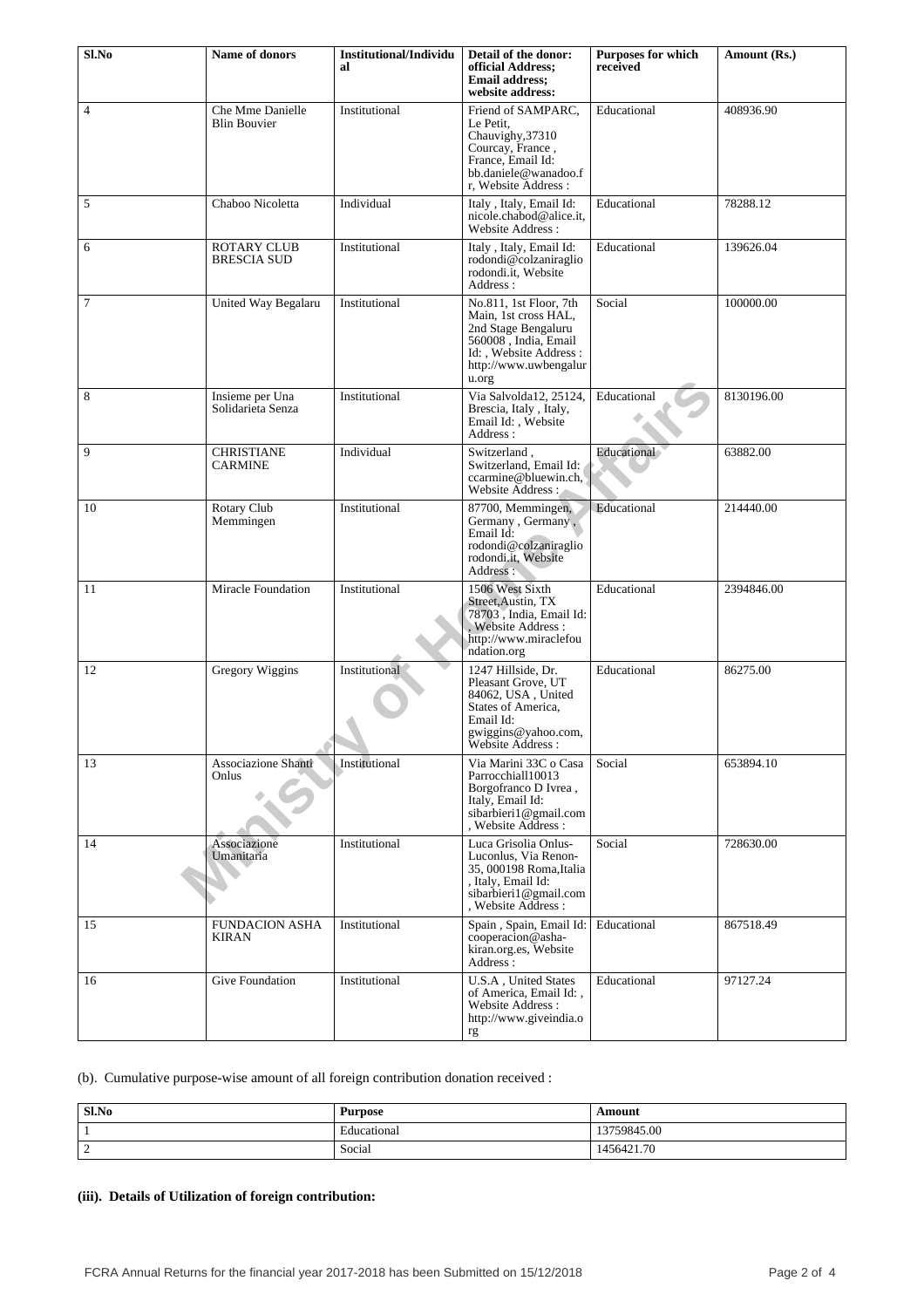| a. Total Utilization* for projects as per aims and<br>objectives of the association (Rs.) | 12056070.35 |
|-------------------------------------------------------------------------------------------|-------------|
| b. Total Administrative Exprenses as provided in Rule<br>5, FCRA 2011 (Rs.)               | 2719255.40  |
| c. Total invested in term deposits (Rs.)                                                  | 728656.00   |
| d. Total Purchase of fresh assets (Rs.)                                                   | 701850.00   |
| Total utilization in the year(Rs.) $(a+b+d)$                                              | 15477175.75 |

\* It is affirmed that the utilisation of foreign contribution is not in contravention of the provisions contained in proviso to Sction 9(e) and Section 12(4)(f) of the Act which states that the acceptance of foreign contribution is not likely to affect prejudically.

(A) the soverignty and integrity of india; or.

(B) the security, strategic, scientific or echnomic interest of the state; or

(C) the public interest; or

|                                                                                                                               | (D) freedom or fairness of election to any legistature; or                                                              |                                                                                                                                       |                    |                   |  |
|-------------------------------------------------------------------------------------------------------------------------------|-------------------------------------------------------------------------------------------------------------------------|---------------------------------------------------------------------------------------------------------------------------------------|--------------------|-------------------|--|
|                                                                                                                               | (E) friendly relations with any foreign state; or                                                                       |                                                                                                                                       |                    |                   |  |
|                                                                                                                               | (F) harmony between religious, racial, social, lingusitic or relgional groups, castes or communities                    |                                                                                                                                       |                    |                   |  |
| iv. Balance of unutilized foreign contribution, in<br>cash/bank, at the end of the year(Rs.):                                 |                                                                                                                         | 4490698.93                                                                                                                            |                    |                   |  |
| v. Total number of foreigner working (salaried/in<br>honorary capacity.                                                       |                                                                                                                         | 0.00                                                                                                                                  |                    |                   |  |
|                                                                                                                               | 3. (a) Details of designated Fc bank account for receipt of Foreign Contribution (As on 31st March of the year ending): |                                                                                                                                       |                    |                   |  |
| Sl.No                                                                                                                         | <b>Name of Bank</b>                                                                                                     | <b>Branch Address</b> (With<br>pincode)                                                                                               | <b>IFSC Code</b>   | <b>Account No</b> |  |
| 1                                                                                                                             | <b>IDBI BANK LTD</b>                                                                                                    | <b>IDBI</b> Bank, Namrata<br>Comercial Complex, Plot<br>No. 23, Talegaon Chakan<br>Road, Talegaon Dabhade,<br>Pune, Maharashtra, Pune | <b>IBKL0000677</b> | XXXXXXXXXX2498    |  |
| 3. (b) Details of all utilization bank accounts for utilization of Foregin Contribution (As on 31st March of the year ending) |                                                                                                                         |                                                                                                                                       |                    |                   |  |
| Sl.No                                                                                                                         | <b>Name of Bank</b>                                                                                                     | <b>Branch Address</b> (With<br>pincode)                                                                                               | <b>IFSC Code</b>   | <b>Account No</b> |  |
| $\mathbf{1}$                                                                                                                  | <b>SYNDICATE BANK</b>                                                                                                   | Indralok Complex, Mumbai<br>Pune Road, Lonavala.<br>Lonavala, Maharashtra,<br>Pune                                                    | SYNB0005326        | XXXXXXXXX1050     |  |
|                                                                                                                               |                                                                                                                         |                                                                                                                                       |                    |                   |  |

| Sl.No          | <b>Name of Bank</b>   | <b>Branch Address</b> (With<br>pincode)                                                                                                                        | <b>IFSC Code</b> | <b>Account No</b> |
|----------------|-----------------------|----------------------------------------------------------------------------------------------------------------------------------------------------------------|------------------|-------------------|
| 1              | <b>SYNDICATE BANK</b> | Indralok Complex, Mumbai<br>Pune Road, Lonavala,<br>Lonavala, Maharashtra,<br>Pune                                                                             | SYNB0005326      | XXXXXXXXX1050     |
| $\overline{2}$ | <b>SYNDICATE BANK</b> | Indralok complex, Mumbai<br>Pune Road, Lonavala,<br>Lonavala, Maharashtra,<br>Pune                                                                             | SYNB0005326      | XXXXXXXXXX6337    |
| 3              | <b>SYNDICATE BANK</b> | Sangita Apartment, 1st<br>floor.90 Diamond Harbour<br>Road, Kolkata, Kolkata,<br>West Bengal, Kolkata                                                          | SYNB0009519      | XXXXXXXXX4156     |
| $\overline{4}$ | <b>SYNDICATE BANK</b> | <b>SATYA</b><br>KAMAL,TALEGAON<br><b>CHAKAN</b><br>ROAD.TALEGAON<br><b>GENERAL HOSPITAL, PO</b><br>TALEGAON DABHADE.<br>Talegaon Dabhade,<br>Maharashtra, Pune | SYNB0005323      | XXXXXXXXXX1800    |
| 5              | <b>SYNDICATE BANK</b> | <b>SATYA</b><br>KAMAL,TALEGAON<br><b>CHAKAN</b><br>ROAD.TALEGAON<br><b>GENERAL HOSPITAL.P O</b><br>TALEGAON DABHADE,<br>Talegaon Dabhade,<br>Maharashtra, Pune | SYNB0005323      | XXXXXXXXXX0488    |